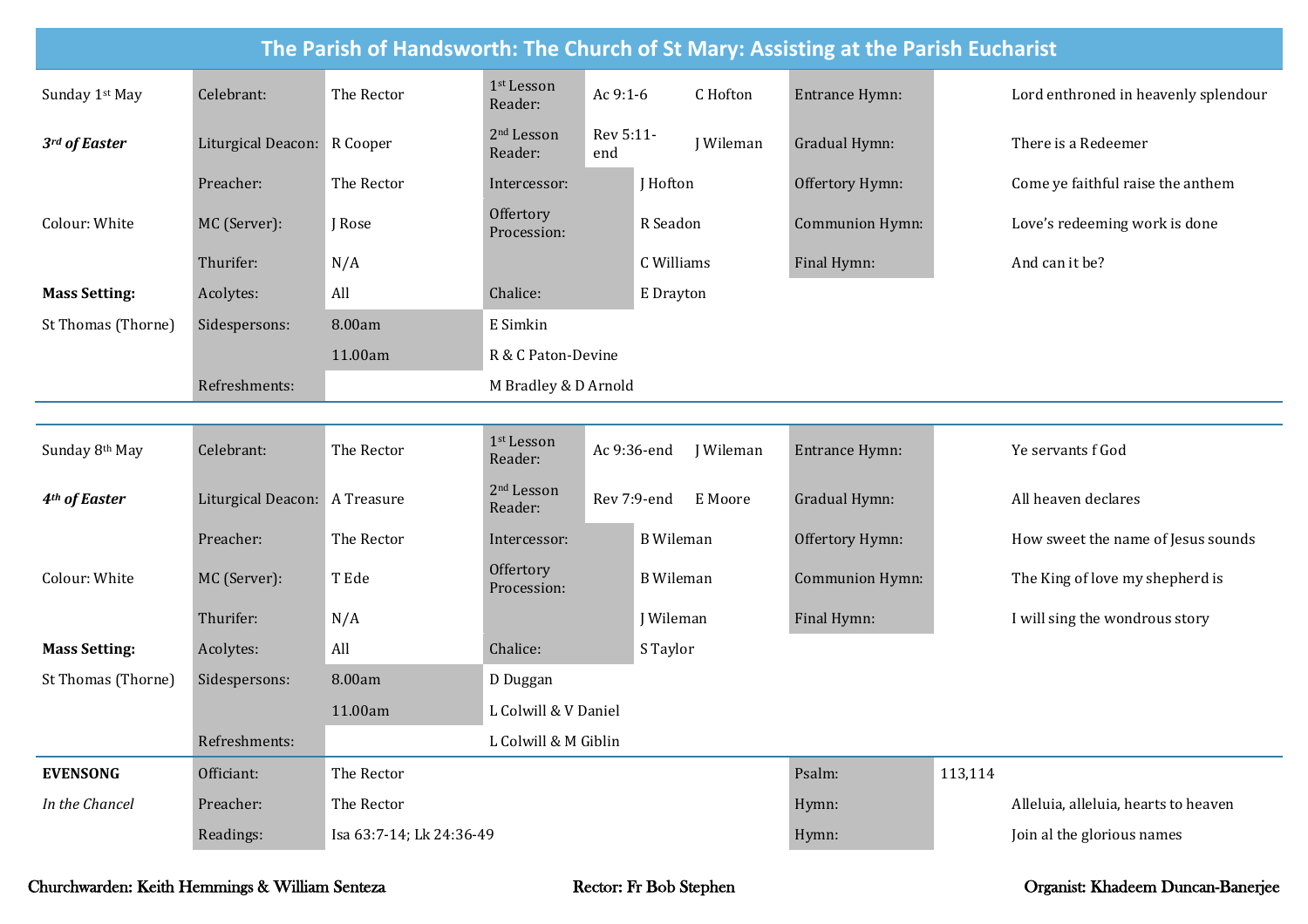| Sunday 15th May           | Celebrant:                   | The Rector       | 1st Lesson<br>Reader:             | Ac 11:1-18               | G Taylor           | Entrance Hymn:  | Let us build a house               |  |  |  |  |
|---------------------------|------------------------------|------------------|-----------------------------------|--------------------------|--------------------|-----------------|------------------------------------|--|--|--|--|
| 5 <sup>th</sup> of Easter | Liturgical Deacon: P Stephen |                  | 2 <sup>nd</sup> Lesson<br>Reader: | Rev 21:1-6               | R Paton-<br>Devine | Gradual Hymn:   | Now the green blade riseth         |  |  |  |  |
|                           | Preacher:                    | P Stephen        | Intercessor:                      | E Drayton                |                    | Offertory Hymn: | O Jesus I have promised            |  |  |  |  |
| Colour: White             | MC (Server):                 | <b>G</b> Walters | Offertory<br>Procession:          |                          | R Paton-Devine     | Communion Hymn: | Here is love vast as the ocean     |  |  |  |  |
|                           | Thurifer:                    | N/A              |                                   |                          | C Paton-Devine     | Final Hymn:     | Love divine all love's excelling   |  |  |  |  |
| <b>Mass Setting:</b>      | Acolytes:                    | All              | Chalice:                          | <b>G</b> Walters         |                    |                 |                                    |  |  |  |  |
| St Thomas (Thorne)        | Sidespersons:                | 8.00am           | D Burns                           |                          |                    |                 |                                    |  |  |  |  |
|                           |                              | 11.00am          | S Taylor & N Gogna                |                          |                    |                 |                                    |  |  |  |  |
|                           | Refreshments:                |                  | R & C Paton-Devine                |                          |                    |                 |                                    |  |  |  |  |
|                           |                              |                  |                                   |                          |                    |                 |                                    |  |  |  |  |
| Sunday 22nd May           | Celebrant:                   | The Rector       | 1st Lesson<br>Reader:             | Ac 16:9-15               | D Arnold           | Entrance Hymn:  | Christ is made the sure foundation |  |  |  |  |
| 6 <sup>th</sup> of Easter | Liturgical Deacon: E Drayton |                  | 2 <sup>nd</sup> Lesson<br>Reader: | Rev<br>21:10,22-<br>22:5 | N Gogna            | Gradual Hymn:   | Breathe on me breath of God        |  |  |  |  |
|                           | Preacher:                    | The Rector       | Intercessor:                      | E Lubin                  |                    | Offertory Hymn: | Be thou my vision                  |  |  |  |  |
| Colour: White             | MC (Server):                 | M Bradley        | Offertory<br>Procession:          | S Banford                |                    | Communion Hymn: | When peace like a river            |  |  |  |  |
|                           | Thurifer:                    | N/A              |                                   | P Banford                |                    | Final Hymn:     | Light's abode celestial salem      |  |  |  |  |
| <b>Mass Setting:</b>      | Acolytes:                    | All              | Chalice:                          |                          | C Hazeley-Jones    |                 |                                    |  |  |  |  |
| St Thomas (Thorne)        | Sidespersons:                | 8.00am           | E Simkin                          |                          |                    |                 |                                    |  |  |  |  |
| Guest Organist:           |                              | 11.00am          | P Mehay-Hydes & R Mahay           |                          |                    |                 |                                    |  |  |  |  |
| James Jarvis              | Refreshments:                |                  | C & J Hofton                      |                          |                    |                 |                                    |  |  |  |  |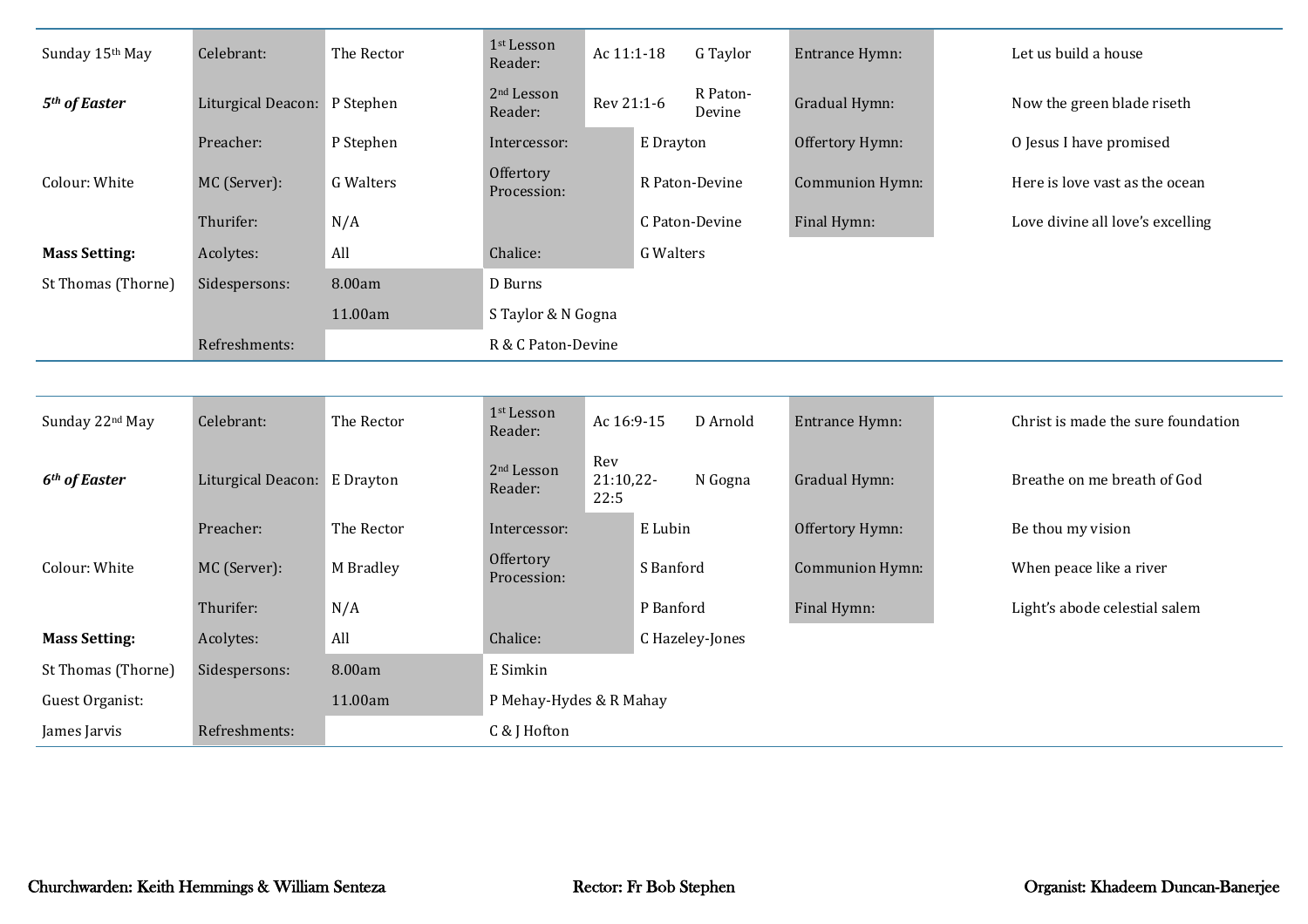| Sunday 29th May                         | Celebrant:                    | The Rector             | 1st Lesson<br>Reader:             |                   | Ac 16:16-34<br><b>B</b> Adebayo | Entrance Hymn:         |  | Hail the day that sees him rise       |  |
|-----------------------------------------|-------------------------------|------------------------|-----------------------------------|-------------------|---------------------------------|------------------------|--|---------------------------------------|--|
| <b>Sunday After</b><br><b>Ascension</b> | Liturgical Deacon: A Treasure |                        | 2 <sup>nd</sup> Lesson<br>Reader: | Rev 22:12-<br>end | A Cash<br>14, 16, 17, 20-       | Gradual Hymn:          |  | Rejoice the Lord is King              |  |
|                                         | Preacher:                     | The Rector             | Intercessor:                      |                   | J Rose                          | Offertory Hymn:        |  | Crown him with many crowns            |  |
| Colour: White                           | MC (Server):                  | J Rose                 | Offertory<br>Procession:          |                   | M Bradley                       | <b>Communion Hymn:</b> |  | The head that once was crowned        |  |
|                                         | Thurifer:                     | N/A                    |                                   |                   | M Farrell                       | Final Hymn:            |  | Name of all majesty                   |  |
| <b>Mass Setting:</b>                    | Acolytes:                     | All                    | Chalice:                          |                   | P Stephen                       |                        |  |                                       |  |
| St Thomas (Thorne)                      | Sidespersons:                 | 8.00am                 | D Duggan                          |                   |                                 |                        |  |                                       |  |
|                                         |                               | 11.00am                | T Ede & N Mehay                   |                   |                                 |                        |  |                                       |  |
|                                         | Refreshments:                 |                        | S & P Banford                     |                   |                                 |                        |  |                                       |  |
|                                         |                               |                        |                                   |                   |                                 |                        |  |                                       |  |
| Sunday 5 <sup>th</sup> June             | Celebrant:                    | <b>Bishop of Aston</b> | 1st Lesson<br>Reader:             | Ac 2:1-21         | St James                        | Entrance Hymn:         |  | Come down O love divine               |  |
| <b>Pentecost</b>                        | Liturgical Deacon:            | The Rector             | 2 <sup>nd</sup> Lesson<br>Reader: | Rom 8:14-<br>17   | St Andrew                       | Gradual Hymn:          |  | Be still for the presence of the Lord |  |
| <b>CONFIRMATION</b>                     | Preacher:                     | <b>Bishop of Aston</b> | Intercessor (set):                |                   | St Michael                      | Offertory Hymn:        |  | All my hope on God is founded         |  |
| Colour: Red                             | MC (Server):                  | <b>G</b> Walters       | Offertory<br>Procession:          |                   | Candidate                       | Communion Hymn:        |  | O thou who camest                     |  |
|                                         | Thurifer:                     | N/A                    |                                   |                   | Candidate                       | Final Hymn:            |  | <b>Blessed assurance</b>              |  |
| <b>Mass Setting:</b>                    | Acolytes:                     | All                    | Chalice:                          |                   | Clergy                          |                        |  |                                       |  |
| St Thomas (Thorne)                      | Sidespersons:                 | 8.00am                 | D Burns                           |                   |                                 |                        |  |                                       |  |
|                                         |                               | 11.00am                | R & C Paton-Devine                |                   |                                 |                        |  |                                       |  |
|                                         | Refreshments:                 |                        | Social Committee                  |                   |                                 |                        |  |                                       |  |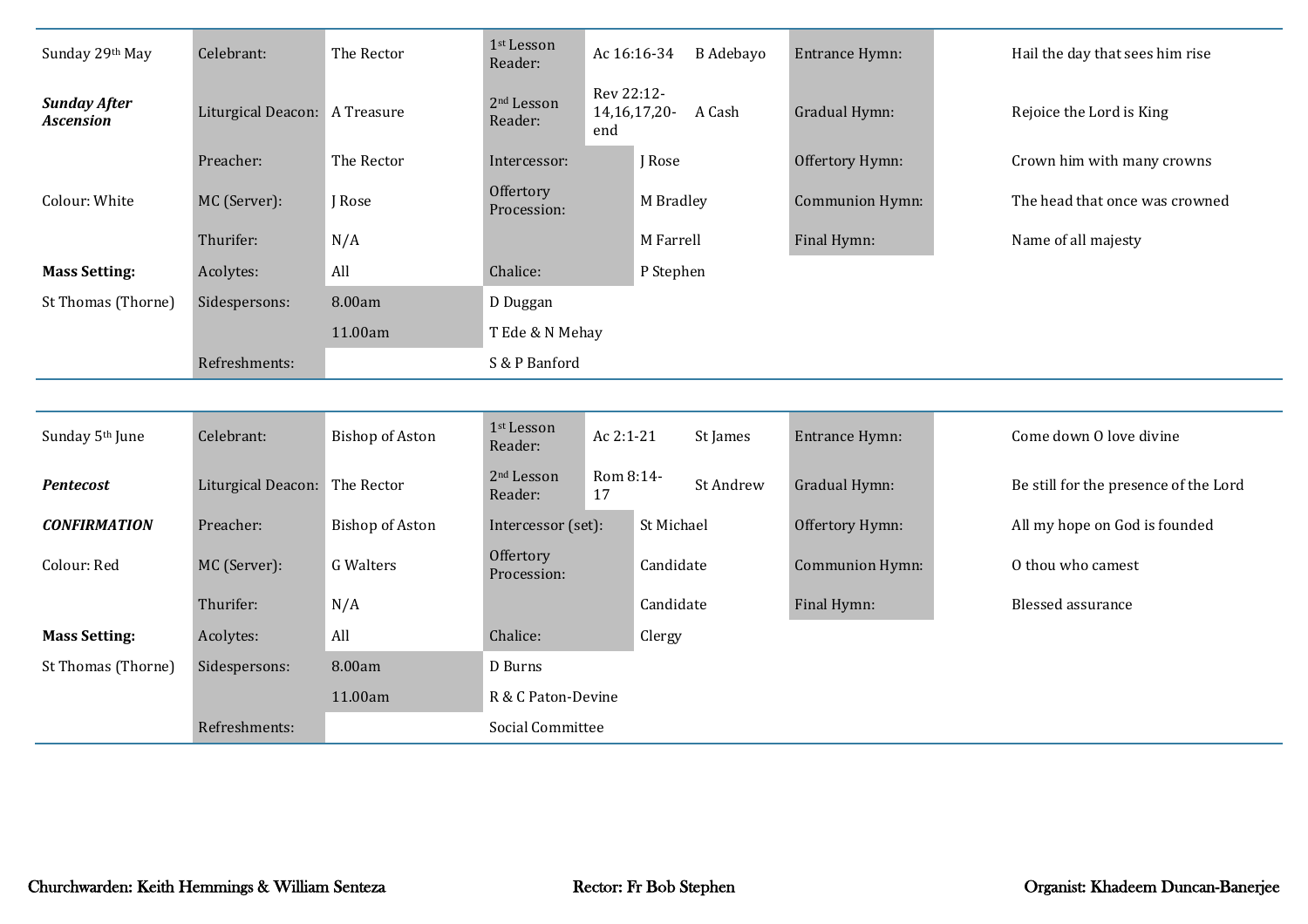| Sunday 12th June     | Celebrant:                   | The Rector                | 1st Lesson<br>Reader:             | Prov 8:1-<br>4,22-31 |                 | M Bradley             | Entrance Hymn:  |             | Holy, holy, holy                  |  |  |
|----------------------|------------------------------|---------------------------|-----------------------------------|----------------------|-----------------|-----------------------|-----------------|-------------|-----------------------------------|--|--|
| <b>TRINITY</b>       | Liturgical Deacon: P Stephen |                           | 2 <sup>nd</sup> Lesson<br>Reader: | Rom 5:1-5            |                 | T Giblin              | Gradual Hymn:   |             | Holy, holy, holy is the Lord      |  |  |
|                      | Preacher:                    | The Rector                | Intercessor (set):                |                      | K Hemmings      |                       | Offertory Hymn: |             | Thou whose almighty word          |  |  |
| Colour: Gold         | MC (Server):                 | T Ede                     | Offertory<br>Procession:          |                      | S Henry         |                       | Communion Hymn: |             | Bread of heaven on thee we feed   |  |  |
|                      | Thurifer:                    | N/A                       |                                   |                      | E Lubin         |                       | Final Hymn:     |             | Lead us heavenly Father           |  |  |
| <b>Mass Setting:</b> | Acolytes:                    | All                       | Chalice:                          |                      | E Lubin         |                       |                 |             |                                   |  |  |
| St Thomas (Thorne)   | Sidespersons:                | 8.00am                    | E Simkin                          |                      |                 |                       |                 |             |                                   |  |  |
|                      |                              | 11.00am                   | L Colwill & V Daniel              |                      |                 |                       |                 |             |                                   |  |  |
|                      | Refreshments:                |                           | E Lubin & S Henry                 |                      |                 |                       |                 |             |                                   |  |  |
| <b>EVENSONG</b>      | Officiant:                   | The Rector                |                                   |                      |                 |                       | Psalm:          | $33:1 - 12$ |                                   |  |  |
| In the Chancel       | Preacher:                    | R Cooper                  |                                   |                      |                 |                       | Hymn:           |             | Give to our God immortal praise   |  |  |
|                      | Readings:                    | Ex 33:7-20; 2 Cor 3:4-end |                                   |                      |                 |                       | Hymn:           |             | I bind unto myself today          |  |  |
|                      |                              |                           |                                   |                      |                 |                       |                 |             |                                   |  |  |
| Sunday 19th June     | Celebrant:                   | Fr Duncan Strathie        | 1st Lesson<br>Reader:             | Isa 65:1-9           |                 | M Folorunso           | Entrance Hymn:  |             | Praise my soul the king of heaven |  |  |
| <b>Trinity 1</b>     | Liturgical Deacon: E Drayton |                           | 2 <sup>nd</sup> Lesson<br>Reader: |                      |                 | Gal 3:23-end V Daniel | Gradual Hymn:   |             | As the deer pants for the water   |  |  |
|                      | Preacher:                    | Fr Duncan Strathie        | Intercessor:                      |                      | J Hofton        |                       | Offertory Hymn: |             | The Church's one foundation       |  |  |
| Colour: Green        | MC (Server):                 | J Rose                    | Offertory<br>Procession:          |                      | R Hollins       |                       | Communion Hymn: |             | Give thanks with a grateful heart |  |  |
|                      | Thurifer:                    | N/A                       |                                   |                      | <b>D</b> Holmes |                       | Final Hymn:     |             | To God be the glory               |  |  |
| <b>Mass Setting:</b> | Acolytes:                    | All                       | Chalice:                          |                      | R Coper         |                       |                 |             |                                   |  |  |
| St Thomas (Thorne)   | Sidespersons:                | 8.00am                    | D Duggan                          |                      |                 |                       |                 |             |                                   |  |  |
|                      |                              | 11.00am                   | S Taylor & N Gogna                |                      |                 |                       |                 |             |                                   |  |  |
|                      | Refreshments:                |                           | M Bradley & D Arnold              |                      |                 |                       |                 |             |                                   |  |  |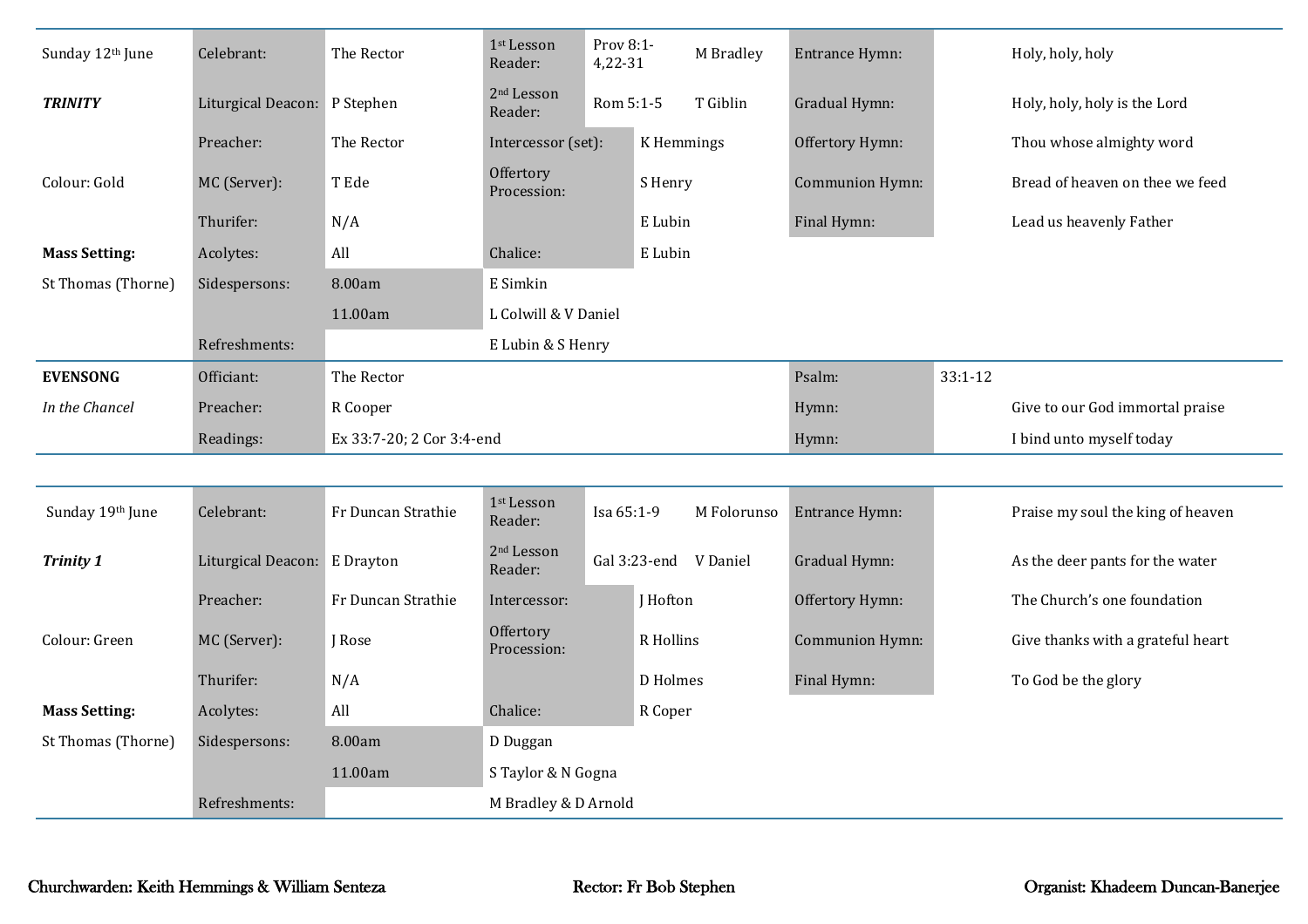| Sunday 26th June       | Celebrant:                   | Fr Noel Phillips | 1st Lesson<br>Reader:             | 1 Kng<br>$19:15-16$<br>19-end |                  | J Rose   | Entrance Hymn:  | Ye holy angels bright                 |  |  |  |
|------------------------|------------------------------|------------------|-----------------------------------|-------------------------------|------------------|----------|-----------------|---------------------------------------|--|--|--|
| <b>Trinity 2</b>       | Liturgical Deacon: R Cooper  |                  | 2 <sup>nd</sup> Lesson<br>Reader: | Gal 5:1,13-<br>25             |                  | R Seadon | Gradual Hymn:   | Lord speak to me that I may speak     |  |  |  |
|                        | Preacher:                    | Fr Noel Phillips | Intercessor:                      |                               | S Taylor         |          | Offertory Hymn: | Dear Lord and Father of mankind       |  |  |  |
| Colour: Green          | MC (Server):                 | M Bradley        | Offertory<br>Procession:          |                               | C Hofton         |          | Communion Hymn: | Soul of my Saviour                    |  |  |  |
|                        | Thurifer:                    | N/A              |                                   |                               | J Hofton         |          | Final Hymn:     | Freedom and live are ours             |  |  |  |
| <b>Mass Setting:</b>   | Acolytes:                    | All              | Chalice:                          |                               | R Seadon         |          |                 |                                       |  |  |  |
| St Thomas (Thorne)     | Sidespersons:                | 8.00am           | D Burns                           |                               |                  |          |                 |                                       |  |  |  |
| Guest Organist:        |                              | 11.00am          | J & C Hofton                      |                               |                  |          |                 |                                       |  |  |  |
| James Jarvis           | Refreshments:                |                  | L Colwill & M Giblin              |                               |                  |          |                 |                                       |  |  |  |
|                        |                              |                  |                                   |                               |                  |          |                 |                                       |  |  |  |
| Sunday 3rd July        | Celebrant:                   | The Rector       | 1st Lesson<br>Reader:             | Hab 2:1-4                     |                  | T Ede    | Entrance Hymn:  | Blessed Thomas doubt no longer        |  |  |  |
| <b>Thomas, Apostle</b> | Liturgical Deacon: E Drayton |                  | $2nd$ Lesson<br>Reader:           | Eph 2:19-<br>end              |                  | C Hofton | Gradual Hymn:   | Father I place into your hands        |  |  |  |
|                        | Preacher:                    | The Rector       | Intercessor:                      |                               | <b>B</b> Wileman |          | Offertory Hymn: | Jesus Christ is Risen today           |  |  |  |
| Colour: Red            | MC (Server):                 | <b>G</b> Walters | Offertory<br>Procession:          |                               | R Seadon         |          | Communion Hymn: | Through the night of doubt and sorrow |  |  |  |
|                        | Thurifer:                    | N/A              |                                   |                               | C Williams       |          | Final Hymn:     | How shall I sing thy majesty          |  |  |  |
| <b>Mass Setting:</b>   | Acolytes:                    | All              | Chalice:                          |                               | S Taylor         |          |                 |                                       |  |  |  |
| St Thomas (Thorne)     | Sidespersons:                | 8.00am           | E Simkin                          |                               |                  |          |                 |                                       |  |  |  |
|                        |                              | 11.00am          | P Mehay-Hydes & R Mahay           |                               |                  |          |                 |                                       |  |  |  |
|                        | Refreshments:                |                  | R & C Paton-Devine                |                               |                  |          |                 |                                       |  |  |  |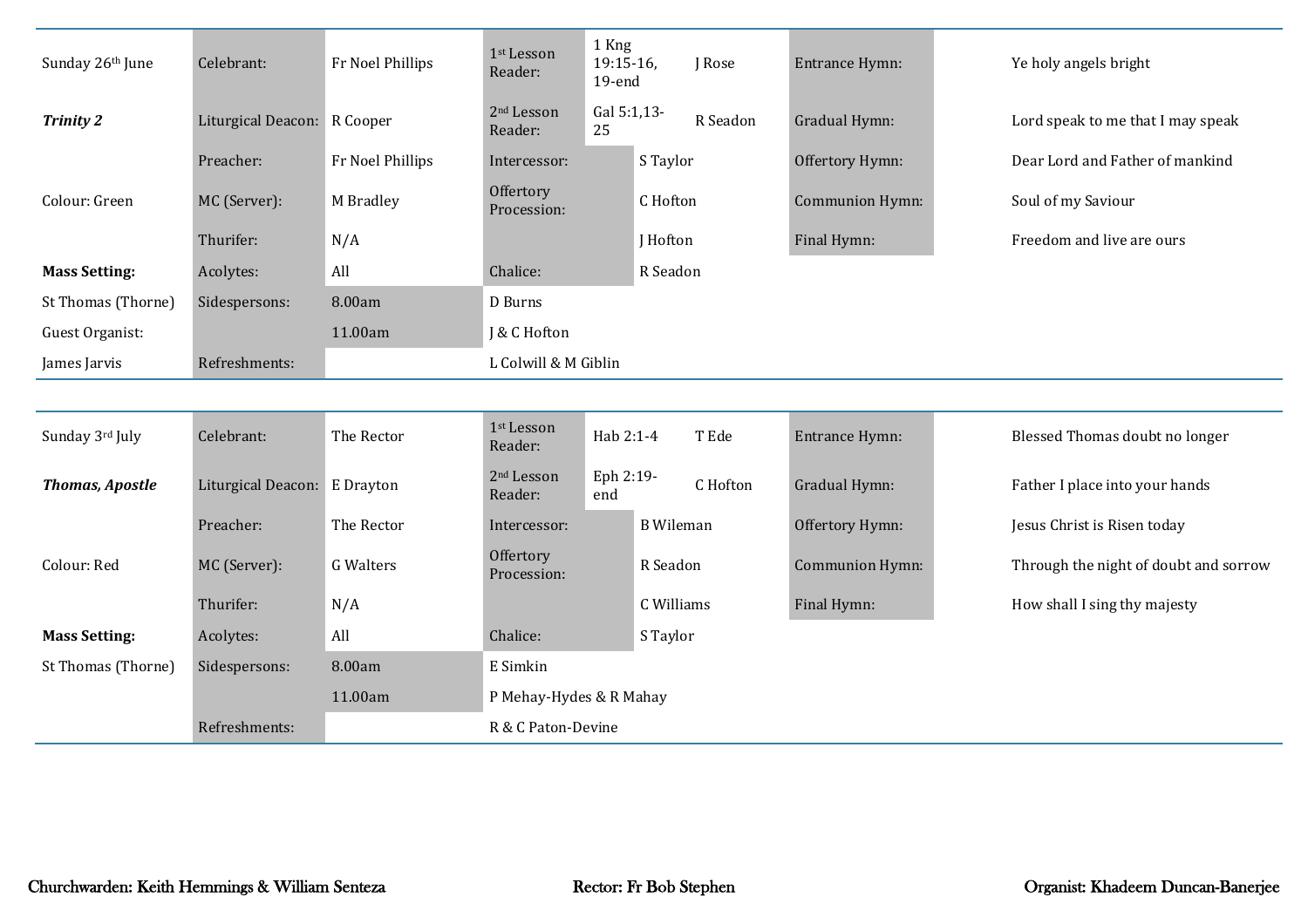| Sunday 10th July     | Celebrant:                   | The Rector             | 1st Lesson<br>Reader:             | Dt 30:9-14  |                  | A Cash             | Entrance Hymn:  |                             | Wen morning gilds the skies      |
|----------------------|------------------------------|------------------------|-----------------------------------|-------------|------------------|--------------------|-----------------|-----------------------------|----------------------------------|
| <b>Trinity 4</b>     | Liturgical Deacon: P Stephen |                        | 2 <sup>nd</sup> Lesson<br>Reader: | Col 1:1-14  |                  | N Gogna            | Gradual Hymn:   |                             | Seek ye first the kingdom of God |
|                      | Preacher:                    | The Rector             | Intercessor:                      |             | E Drayton        |                    | Offertory Hymn: |                             | Lord of all hopefulness          |
| Colour: Green        | MC (Server):                 | T Ede                  | Offertory<br>Procession:          |             | <b>J</b> Wileman |                    | Communion Hymn: |                             | Father hear the prayer we offer  |
|                      | Thurifer:                    | N/A                    |                                   |             | <b>B</b> Wileman |                    | Final Hymn:     |                             | He who would valiant be          |
| <b>Mass Setting:</b> | Acolytes:                    | All                    | Chalice:                          |             | E Drayton        |                    |                 |                             |                                  |
| St Thomas (Thorne)   | Sidespersons:                | 8.00am                 | D Duggan                          |             |                  |                    |                 |                             |                                  |
|                      |                              | 11.00am                | T Ede & N Mehay                   |             |                  |                    |                 |                             |                                  |
|                      | Refreshments:                |                        | C & J Hofton                      |             |                  |                    |                 |                             |                                  |
| <b>EVENSONG</b>      | Officiant:                   | The Rector             |                                   |             |                  | Psalm:             | 77              |                             |                                  |
| In the Chancel       | Preacher:                    | The Rector             |                                   |             |                  | Hymn:              |                 | Blest are the pure in heart |                                  |
|                      | Readings:                    | Gen 32:9-30; Mk 7:1-23 |                                   |             |                  |                    | Hymn:           |                             | Love divine all loves excelling  |
|                      |                              |                        |                                   |             |                  |                    |                 |                             |                                  |
| Sunday 17th July     | Celebrant:                   | The Rector             | 1 <sup>st</sup> Lesson<br>Reader: |             | Gen 18:1-10      | R Paton-<br>Devine | Entrance Hymn:  |                             | Praise to the Lord the Almighty  |
| <b>Trinity 5</b>     | Liturgical Deacon: R Cooper  |                        | $2nd$ Lesson<br>Reader:           | Col 1:15-28 |                  | <b>B</b> Adebayo   | Gradual Hymn:   |                             | O love divine how sweet thou art |
|                      | Preacher:                    | The Rector             | Intercessor:                      |             | E Lubin          |                    | Offertory Hymn: |                             | Be still my soul                 |
| Colour: Green        | MC (Server):                 | J Rose                 | Offertory<br>Procession:          |             |                  | R Paton-Devine     | Communion Hymn: |                             | Just as I am                     |
|                      | Thurifer:                    | N/A                    |                                   |             |                  | C Paton-Devine     | Final Hymn:     |                             | At the name of Jesus             |
| <b>Mass Setting:</b> | Acolytes:                    | All                    | Chalice:                          |             | <b>G</b> Walters |                    |                 |                             |                                  |
| St Thomas (Thorne)   | Sidespersons:                | 8.00am                 | D Burns                           |             |                  |                    |                 |                             |                                  |
|                      |                              | 11.00am                | R & C Paton-Devine                |             |                  |                    |                 |                             |                                  |
|                      | Refreshments:                |                        | S & P Banford                     |             |                  |                    |                 |                             |                                  |